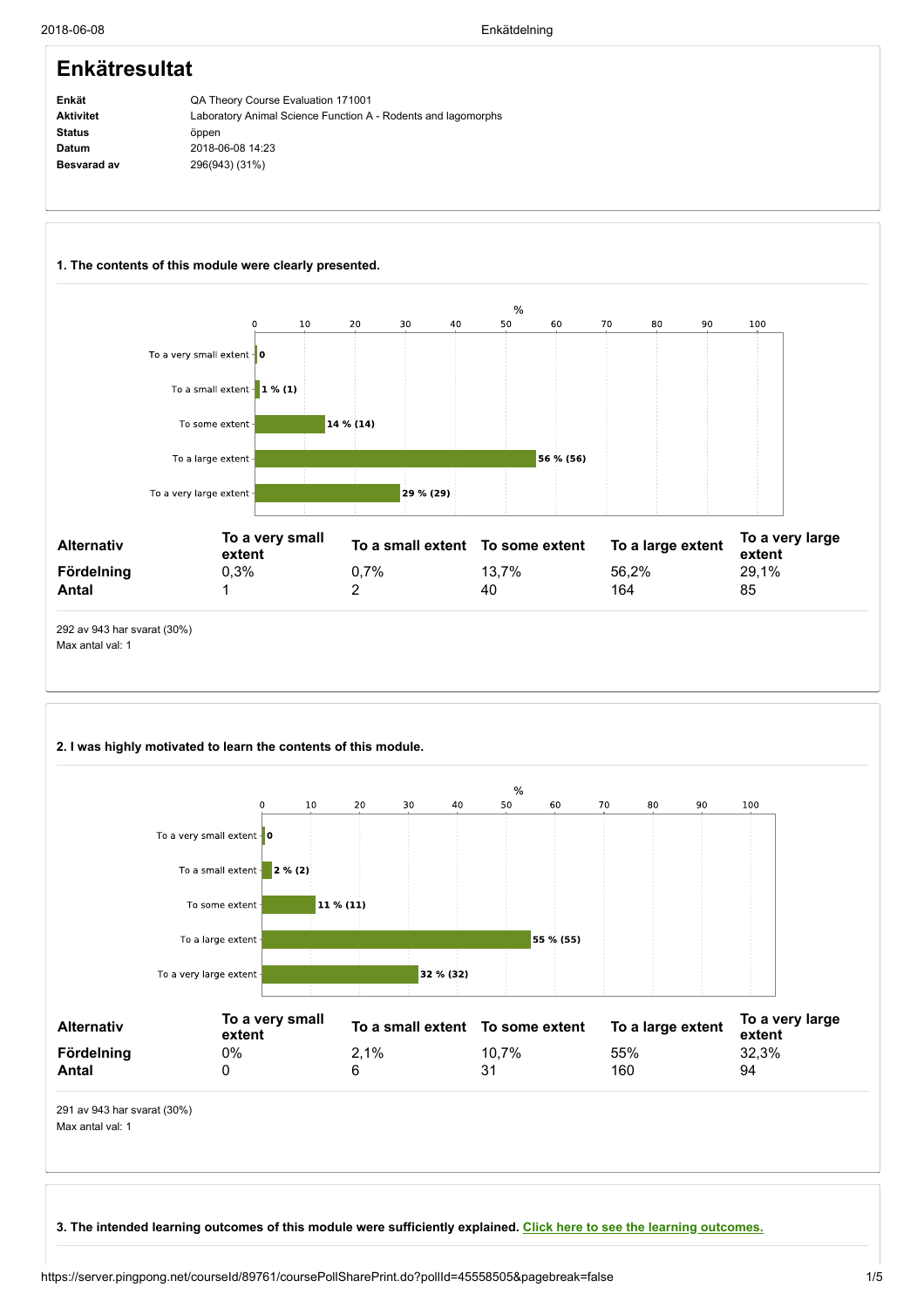#### 2018-06-08 Enkätdelning



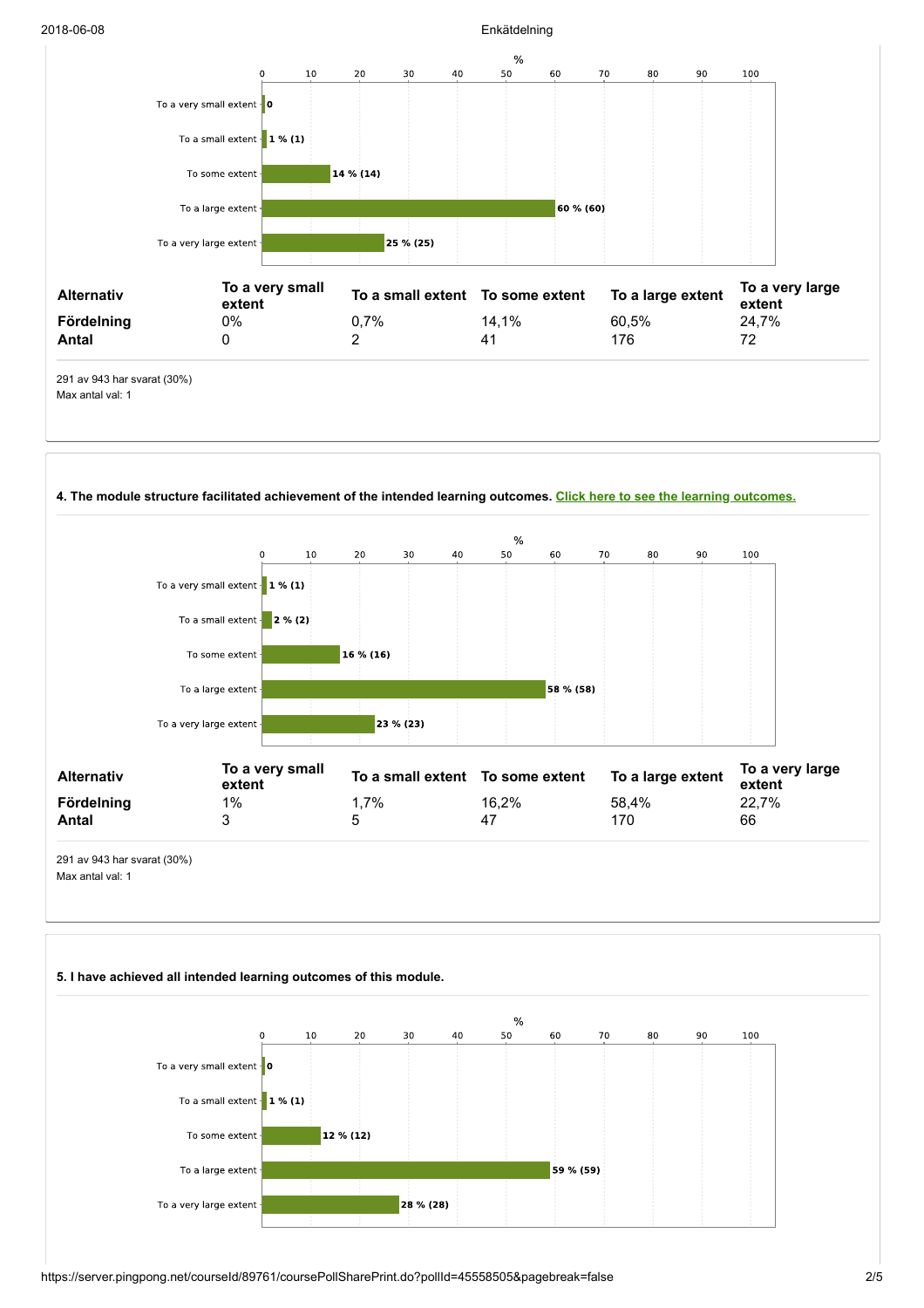|                           |          | Enkätdelning |                                  |                           |  |  |  |
|---------------------------|----------|--------------|----------------------------------|---------------------------|--|--|--|
| To a very small<br>extent |          |              | To a large extent                | To a very large<br>extent |  |  |  |
| 0%                        | 0.7%     | 11.7%        | 59.5%                            | 28.2%                     |  |  |  |
|                           | <u>.</u> | 34           | 173                              | 82                        |  |  |  |
|                           |          |              | To a small extent To some extent |                           |  |  |  |

291 av 943 har svarat (30%) Max antal val: 1

## 6. This module supported my professional development.



## 7. The examinations included in this module adequately assessed the achievement of the intended learning outcomes.



8. Overall, I am satisfied with this module.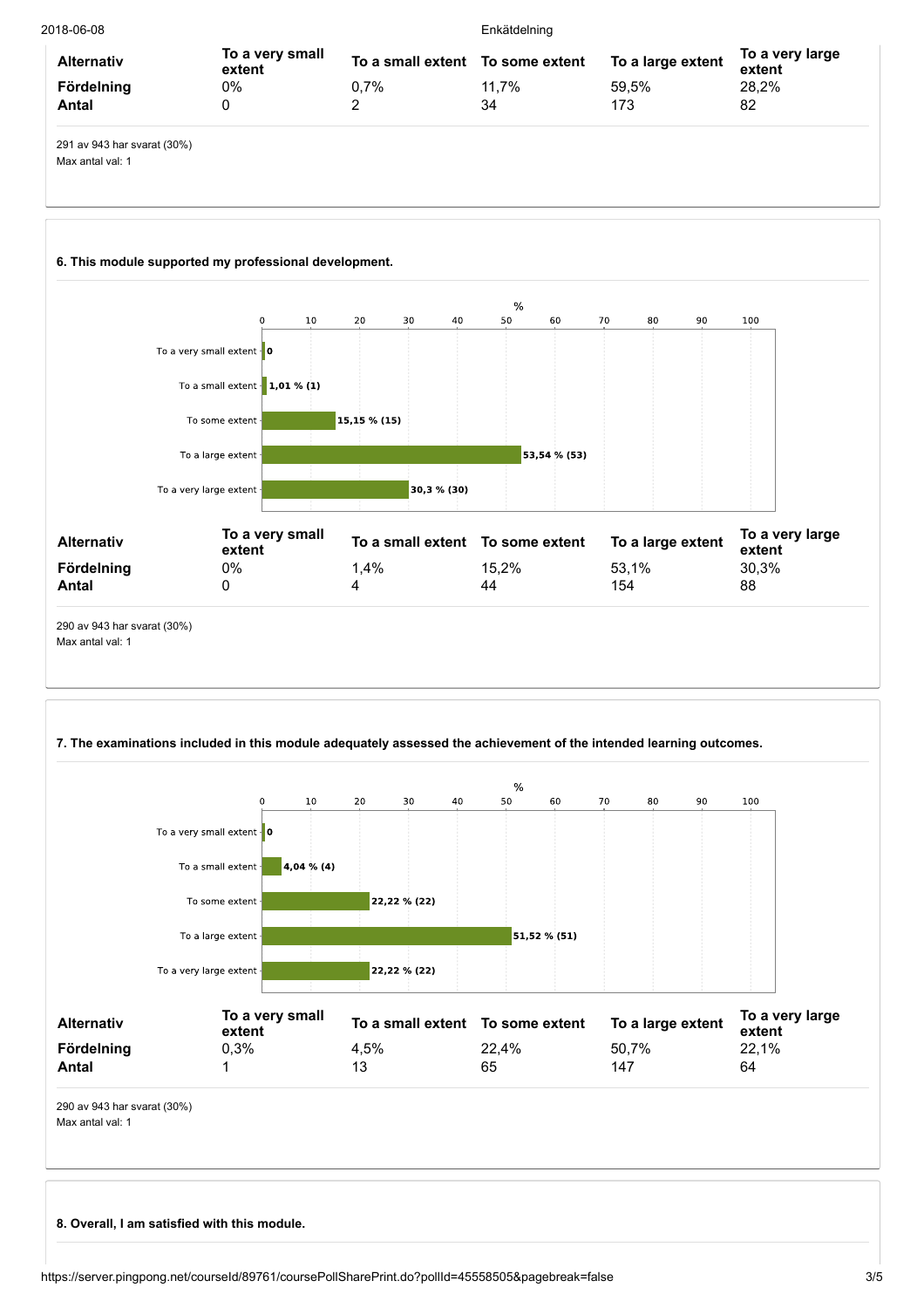

| <b>Alternativ</b>      | Undergraduate Masters Doctoral Post<br>student student student doc<br>mast mast mast materials |             |    |       |          | Assoc.<br>out prothers with the profile of the profile of the profile of the profile of the profile of the profile of the profile of the profile of the profile of the profile of the profile of the profile of the profile of the profi |         |    |         |           | Do not |
|------------------------|------------------------------------------------------------------------------------------------|-------------|----|-------|----------|------------------------------------------------------------------------------------------------------------------------------------------------------------------------------------------------------------------------------------------|---------|----|---------|-----------|--------|
| <b>Fördelning</b> 5,2% |                                                                                                | 28.4% 29.8% |    |       | 19% 5.2% | $1.7\%$                                                                                                                                                                                                                                  | $3.1\%$ | 1% | $1.7\%$ | 3.5% 1.4% |        |
| Antal                  | 15                                                                                             | 82          | 86 | 55 15 |          | 5                                                                                                                                                                                                                                        | 9       |    | 5       |           | 4      |
|                        |                                                                                                |             |    |       |          |                                                                                                                                                                                                                                          |         |    |         |           |        |

289 av 943 har svarat (30%) Max antal val: 1